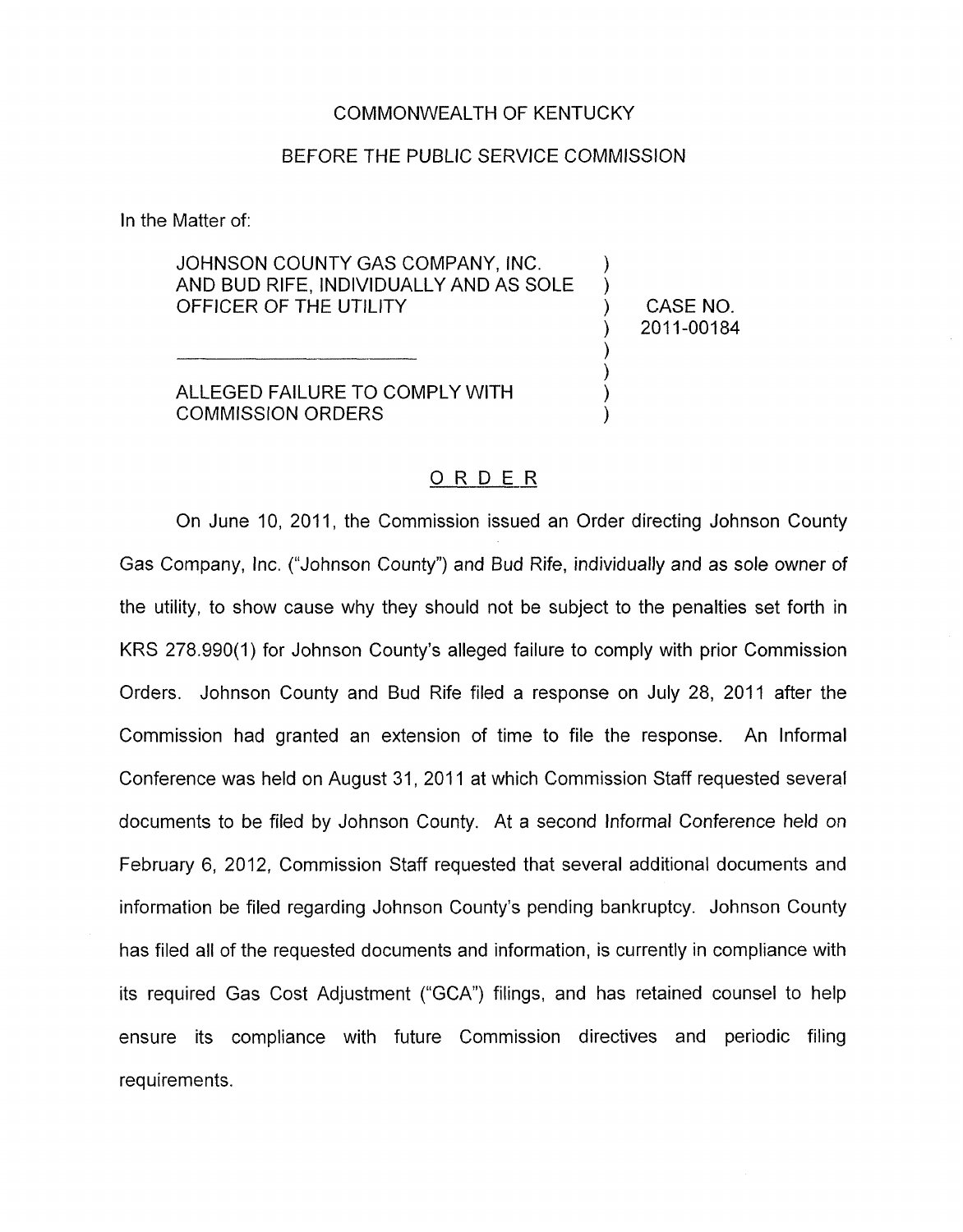The Commission, being otherwise sufficiently advised, finds that this case should be dismissed and that Johnson County and Bud Rife should continue to file all required documents on time as ordered by the Commission, or required by regulation or statute, and to comply with the requirements of its GCA tariff, including the provision of new or revised gas supply agreements.

IT IS THEREFORE ORDERED that:

1. This case shall be dismissed and removed from the Commission's docket.

2. Johnson County and Bud Rife shall file with the Commission all required documents on time and comply with the filing requirements of Johnson County's GCA tariff.

**3.** Johnson County and Bud Rife shall file with the Commission any new or revised gas supply contracts or agreements along with Johnson County's GCA filings.

By the Commission



**ATTEST** Executive Director

Case No. 2011-00184